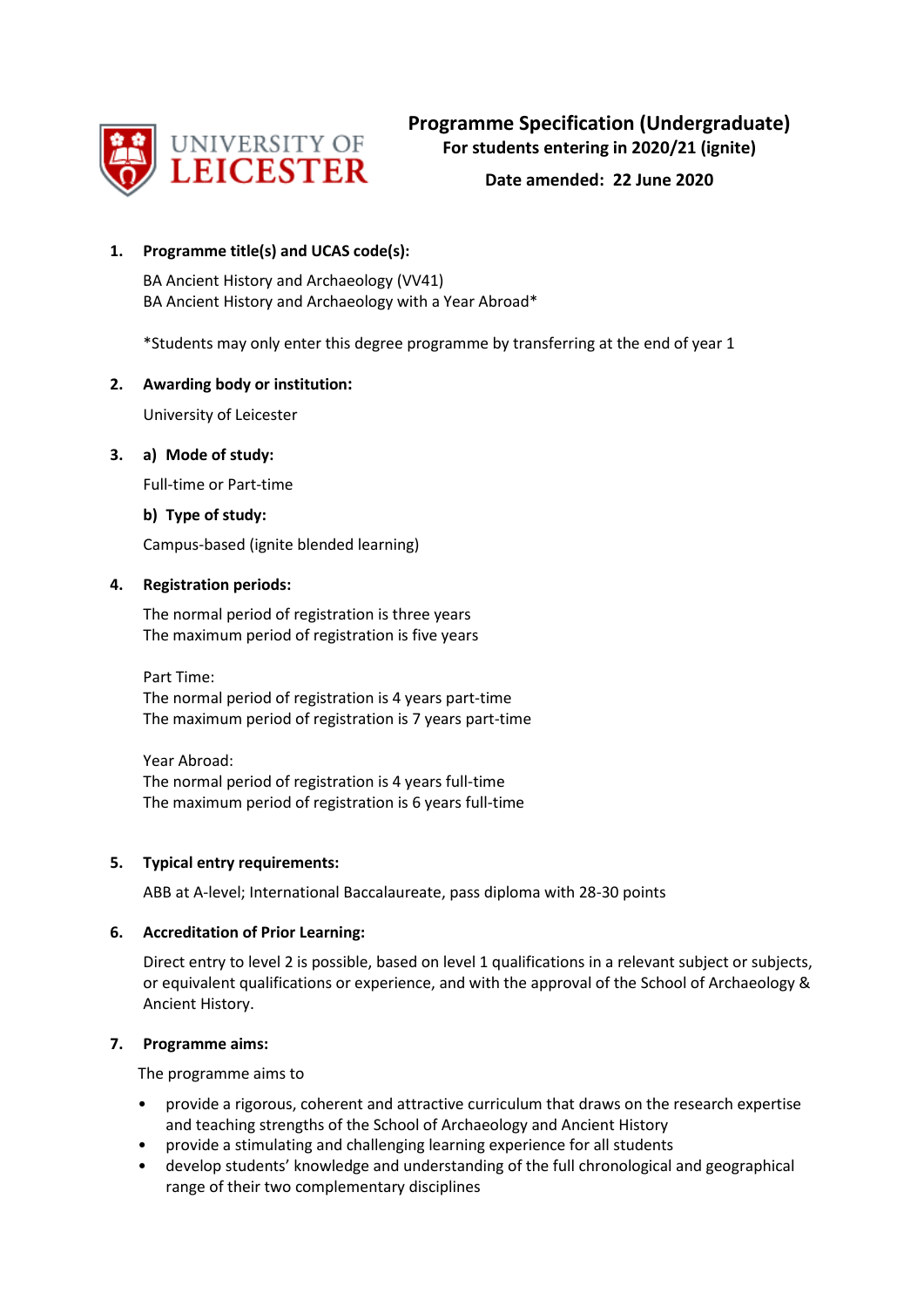- develop students' abilities to apply historical and archaeological theories, techniques, and concepts to analyse and explain specific periods and themes in Ancient History and Archaeology
- enable students to demonstrate a variety of approaches to understanding the past as used by historians of the ancient world (principally Greece and Rome, but not excluding other ancient cultures of the Mediterranean and western Asia) and by archaeologists
- enable students to develop and demonstrate a range of skills necessary for the study of Ancient History and Archaeology, including elementary skills in Latin and Ancient Greek
- enable students to develop and demonstrate a range of transferable skills necessary for successful career development and a lifetime of effective independent learning.

In addition, the Year Abroad aims to:

- expand and broaden the curriculum through engagement with alternative academic traditions
- further deepen students' understanding of the specific periods and themes in Ancient History and Archaeology through study in a different academic context
- develop and enhance students' independence, confidence and global outlook
- reinforce the importance of internationalisation

## **8. Reference points used to inform the programme specification:**

- [QAA Benchmarking Statement for Classics](http://www.qaa.ac.uk/en/Publications/Documents/SBS-classics-14.pdf) and Ancient History (2014)
- [QAA Benchmarking Statement for Archaeology](http://www.qaa.ac.uk/en/Publications/Documents/SBS-archaeology-14.pdf) (2014)
- The Framework for Higher Education Qualifications in England, Wales and Northern Ireland (FHEQ)
- [University of Leicester Learning Strategy](http://www2.le.ac.uk/offices/sas2/quality/learnteach)
- University of Leicester Employability Strategy
- University of Leicester Periodic Developmental Review Reports (March 2014)
- National Student Survey
- First Destinations Data
- Graduate Survey
- External Examiners' reports
- Annual Developmental Review of the School of Archaeology & Ancient History

#### **9. Programme Outcomes:**

| <b>Intended Learning</b>      | <b>Teaching and Learning Methods</b>               | <b>How Demonstrated?</b>         |
|-------------------------------|----------------------------------------------------|----------------------------------|
| <b>Outcomes</b>               |                                                    |                                  |
|                               | (a) Discipline specific knowledge and competencies |                                  |
|                               | (i) Mastery of an appropriate body of knowledge    |                                  |
| Demonstrate mastery of an     | Online lectures, tutorials,                        | Essays; short-answer, multiple   |
| appropriate body of           | seminars, directed reading,                        | choice and essay-based           |
| historical and archaeological | independent research, resource-                    | examinations; a dissertation;    |
| knowledge                     | based learning                                     | seminar presentations; posters;  |
|                               |                                                    | wikis; weekly in-class quizzes;  |
|                               |                                                    | computer-based exercises and     |
|                               |                                                    | project work; contributions to   |
|                               |                                                    | discussions; oral presentations; |
|                               |                                                    | problem-based exercises;         |
|                               |                                                    | laboratory classes.              |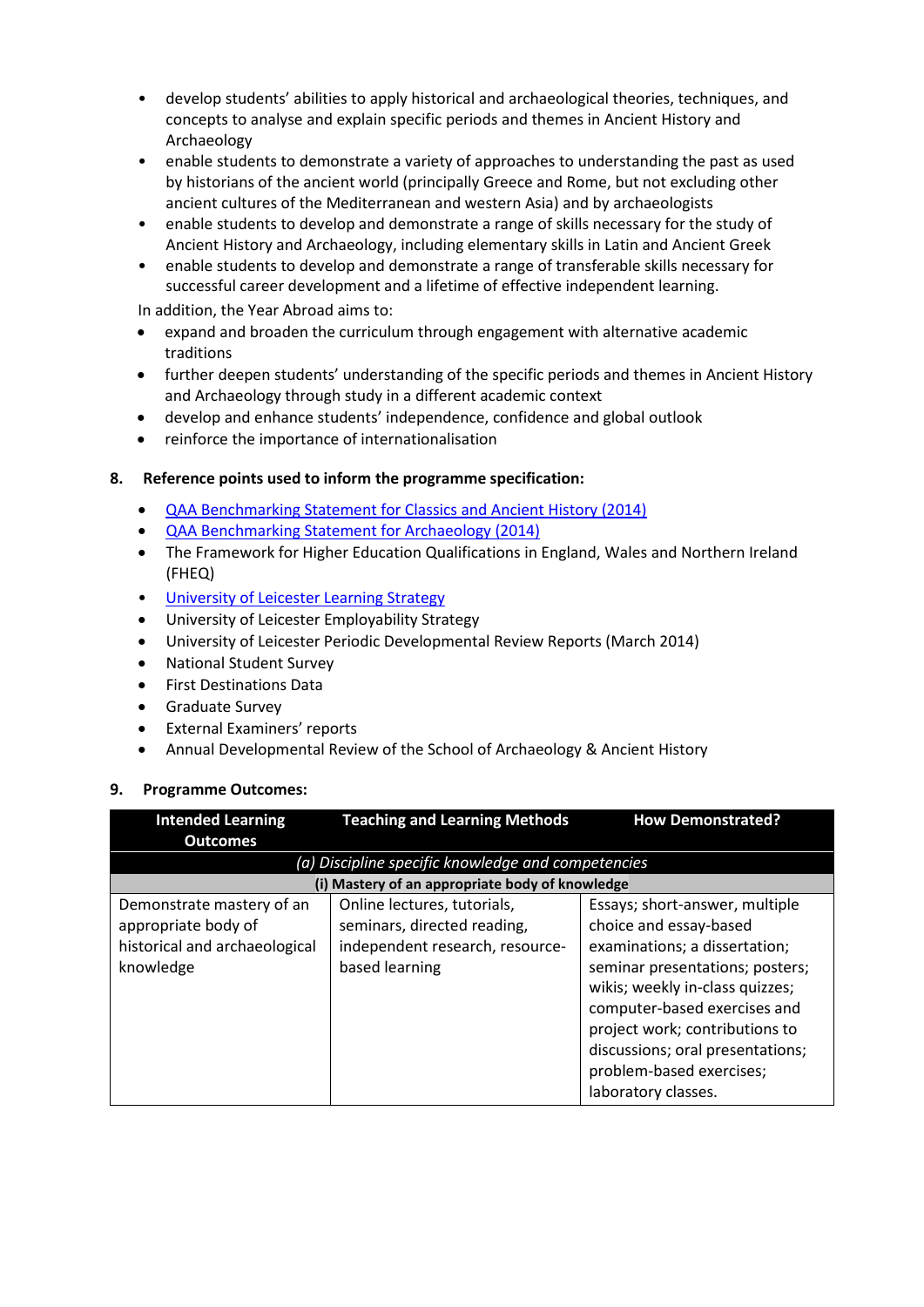| <b>Intended Learning</b><br><b>Outcomes</b>                                                                                                                                                                                                                                                                                            | <b>Teaching and Learning Methods</b>                                                                                                                                                                                                                                                          | <b>How Demonstrated?</b>                                                                                                                                                        |
|----------------------------------------------------------------------------------------------------------------------------------------------------------------------------------------------------------------------------------------------------------------------------------------------------------------------------------------|-----------------------------------------------------------------------------------------------------------------------------------------------------------------------------------------------------------------------------------------------------------------------------------------------|---------------------------------------------------------------------------------------------------------------------------------------------------------------------------------|
|                                                                                                                                                                                                                                                                                                                                        | (ii) Understanding and application of key concepts and techniques                                                                                                                                                                                                                             |                                                                                                                                                                                 |
| Demonstrate understanding<br>of the complexity of<br>reconstructing the past, the<br>problematic and varied<br>nature of historical and<br>archaeological evidence                                                                                                                                                                     | Online lectures, tutorials,<br>seminars, directed reading,<br>independent research, fieldwork<br>and practical classes, source-<br>based language classes; team<br>problem solving exercises                                                                                                  | Essays, short-answer and essay-<br>based examinations, a<br>dissertation, seminar<br>presentations, contributions to<br>discussions, computer-based<br>exercises, problem-based |
| Demonstrate a variety of<br>approaches to<br>understanding, constructing<br>and interpreting the past                                                                                                                                                                                                                                  | Tutorials, seminars, independent<br>research, field work and practical<br>classes, team problem solving<br>exercises                                                                                                                                                                          | exercises<br>Participation in level 2 and 3<br>fieldwork and completion of                                                                                                      |
| Demonstrate comprehension<br>of and practice in a variety of<br>archaeological practical<br>techniques                                                                                                                                                                                                                                 | Field school, survey and<br>excavation experience, study<br>tour experience                                                                                                                                                                                                                   | fieldwork reports.                                                                                                                                                              |
|                                                                                                                                                                                                                                                                                                                                        | (iii) Critical analysis of key issues                                                                                                                                                                                                                                                         |                                                                                                                                                                                 |
| Compare and analyse the<br>histories of different<br>societies and cultures in the<br>past, especially in the<br>classical world<br>Analyse historical and<br>archaeological processes<br>through the assessment of<br>continuity and change over<br>extended time spans<br>Reflect critically on the<br>nature of ancient history and | Online lectures, tutorials,<br>seminars, directed reading,<br>independent research, team<br>problem solving exercises<br>Tutorials, seminars, directed<br>reading, independent research,<br>team problem solving exercises<br>Tutorials, seminars, directed<br>reading, independent research, | Essays, short-answer and essay-<br>based examinations, seminar<br>presentations, independent<br>research projects, contributions<br>to discussions, problem-based<br>exercises. |
| archaeology as disciplines                                                                                                                                                                                                                                                                                                             | team problem solving exercises                                                                                                                                                                                                                                                                |                                                                                                                                                                                 |
|                                                                                                                                                                                                                                                                                                                                        | (iv) Clear and concise presentation of material                                                                                                                                                                                                                                               |                                                                                                                                                                                 |
| Present ancient historical<br>and archaeological problems<br>and arguments in a variety of<br>written and oral formats                                                                                                                                                                                                                 | Online lectures, tutorials,<br>seminars, directed reading,<br>independent research, team<br>problem solving exercises                                                                                                                                                                         | Writing tasks (including<br>examinations), project work,<br>seminar presentations,<br>contributions to discussions                                                              |
| Develop and sustain                                                                                                                                                                                                                                                                                                                    | (v) Critical appraisal of evidence with appropriate insight<br>Online lectures, tutorials,                                                                                                                                                                                                    |                                                                                                                                                                                 |
| historical and archaeological<br>arguments, formulating<br>appropriate questions and<br>utilising evidence<br>Read, analyse, and reflect<br>critically and contextually<br>upon a wide range of source<br>materials including both<br>texts and material culture                                                                       | seminars, directed reading,<br>independent research, team<br>problem solving exercises,<br>Tutorials, seminars, directed<br>reading, independent research,<br>computer-aided learning,<br>computer practical classes, team<br>problem solving exercises                                       | Essays, essay-based<br>examinations, seminar<br>presentations, independent<br>research projects, contributions<br>to discussions, problem-based<br>exercises                    |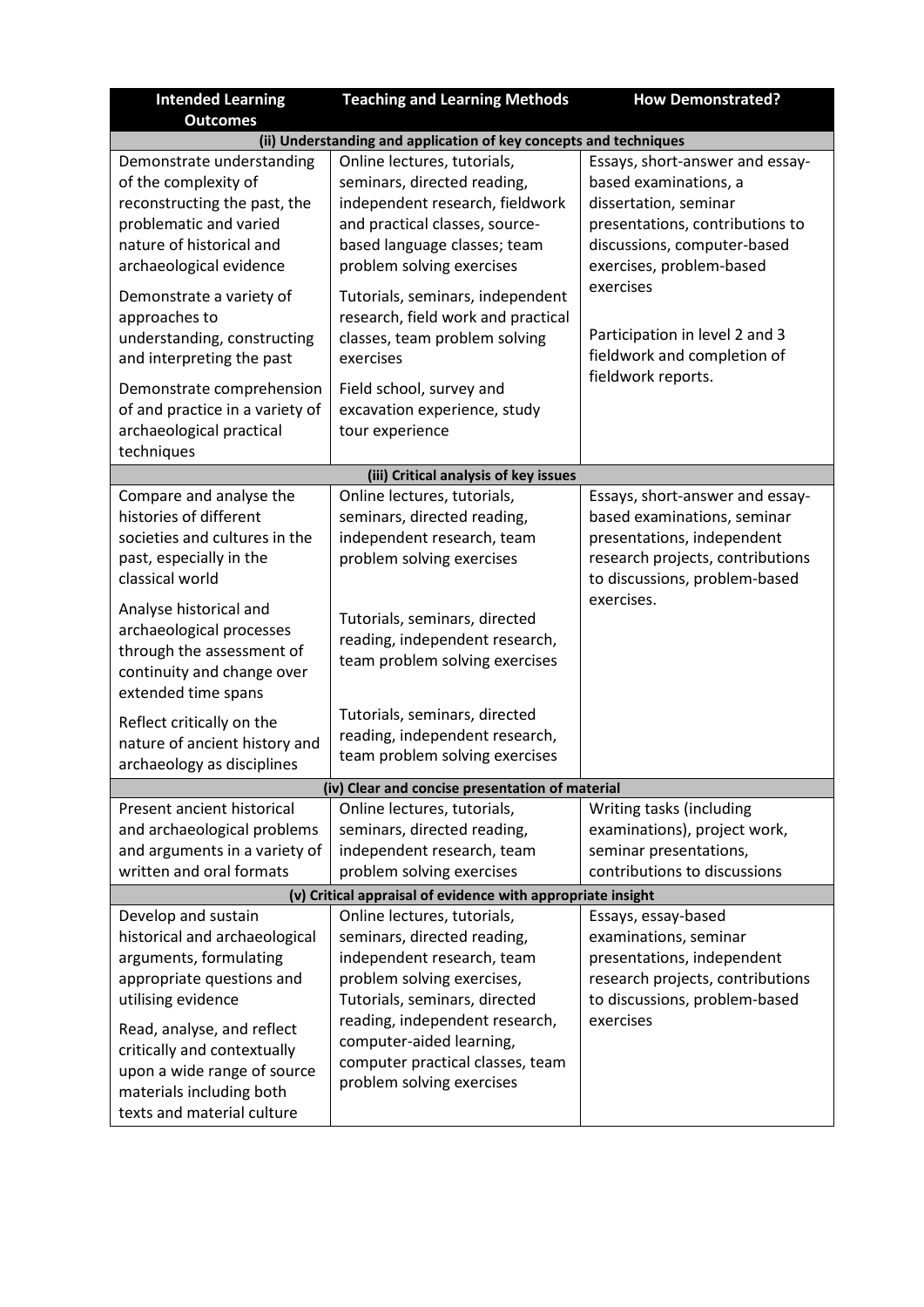| <b>Intended Learning</b><br><b>Outcomes</b>                                                                                                                                                                            | <b>Teaching and Learning Methods</b>                                                                                                    | <b>How Demonstrated?</b>                                                                                                                |
|------------------------------------------------------------------------------------------------------------------------------------------------------------------------------------------------------------------------|-----------------------------------------------------------------------------------------------------------------------------------------|-----------------------------------------------------------------------------------------------------------------------------------------|
|                                                                                                                                                                                                                        | (vi) Other discipline specific competencies                                                                                             |                                                                                                                                         |
| Design, research and present<br>a sustained and<br>independently conceived<br>piece of historical and/or<br>archaeological writing.                                                                                    | Independent research; individual<br>tuition                                                                                             | Independent research projects;<br>class-based practical handling<br>sessions; dissertation; fieldwork<br>reports.                       |
| Develop understanding of<br>relevant disciplinary<br>guidelines, standards,<br>legislative and professional<br>frameworks.                                                                                             | Hands-on practical classes,<br>vocational fieldwork training,<br>Online lectures, Seminars,<br>problem-solving exercises,<br>tutorials. |                                                                                                                                         |
|                                                                                                                                                                                                                        | (b) Transferable skills                                                                                                                 |                                                                                                                                         |
|                                                                                                                                                                                                                        | (i) Oral communication                                                                                                                  |                                                                                                                                         |
| Demonstrate clarity, fluency<br>and coherence in oral<br>expression of historical and<br>archaeological issues                                                                                                         | Seminars, tutorials, team<br>problem solving exercises                                                                                  | Seminar presentations, project<br>presentations, contributions to<br>discussions                                                        |
| Participate effectively in<br>group discussions                                                                                                                                                                        | Seminars, tutorials, team<br>problem solving exercises.                                                                                 |                                                                                                                                         |
|                                                                                                                                                                                                                        | (ii) Written communication                                                                                                              |                                                                                                                                         |
| Develop and sustain<br>historical and archaeological<br>arguments in a variety of<br>literary forms                                                                                                                    | Seminars, tutorials, team<br>problem solving exercises                                                                                  | Essays, essay-based<br>examinations, seminar<br>presentations, independent<br>research projects (including                              |
| Demonstrate clarity, fluency<br>and coherence in written<br>expression of ancient<br>historical and archaeological<br>issues                                                                                           | Seminars, tutorials, independent<br>research                                                                                            | group projects), contributions to<br>discussions                                                                                        |
|                                                                                                                                                                                                                        | (iii) Information technology                                                                                                            |                                                                                                                                         |
| Use IT effectively to support<br>ancient historical and<br>archaeological studies,<br>including using IT for<br>bibliographic and archive<br>searches, data analysis and<br>written/visual presentation<br>of evidence | Induction programme, computer<br>practical classes, independent<br>research                                                             | Coursework; independent<br>research projects; computer-<br>based exercises; problem-based<br>exercises; wikis; effective use of<br>VLE. |
|                                                                                                                                                                                                                        | (iv) Numeracy                                                                                                                           |                                                                                                                                         |
| Analyse ancient historical<br>and archaeological data<br>using statistical and graphical<br>techniques                                                                                                                 | Seminars, online lectures, IT<br>practical classes; fieldwork<br>exercises                                                              | Independent research projects,<br>computer-based exercises,<br>problem-based exercises;<br>fieldwork reports.                           |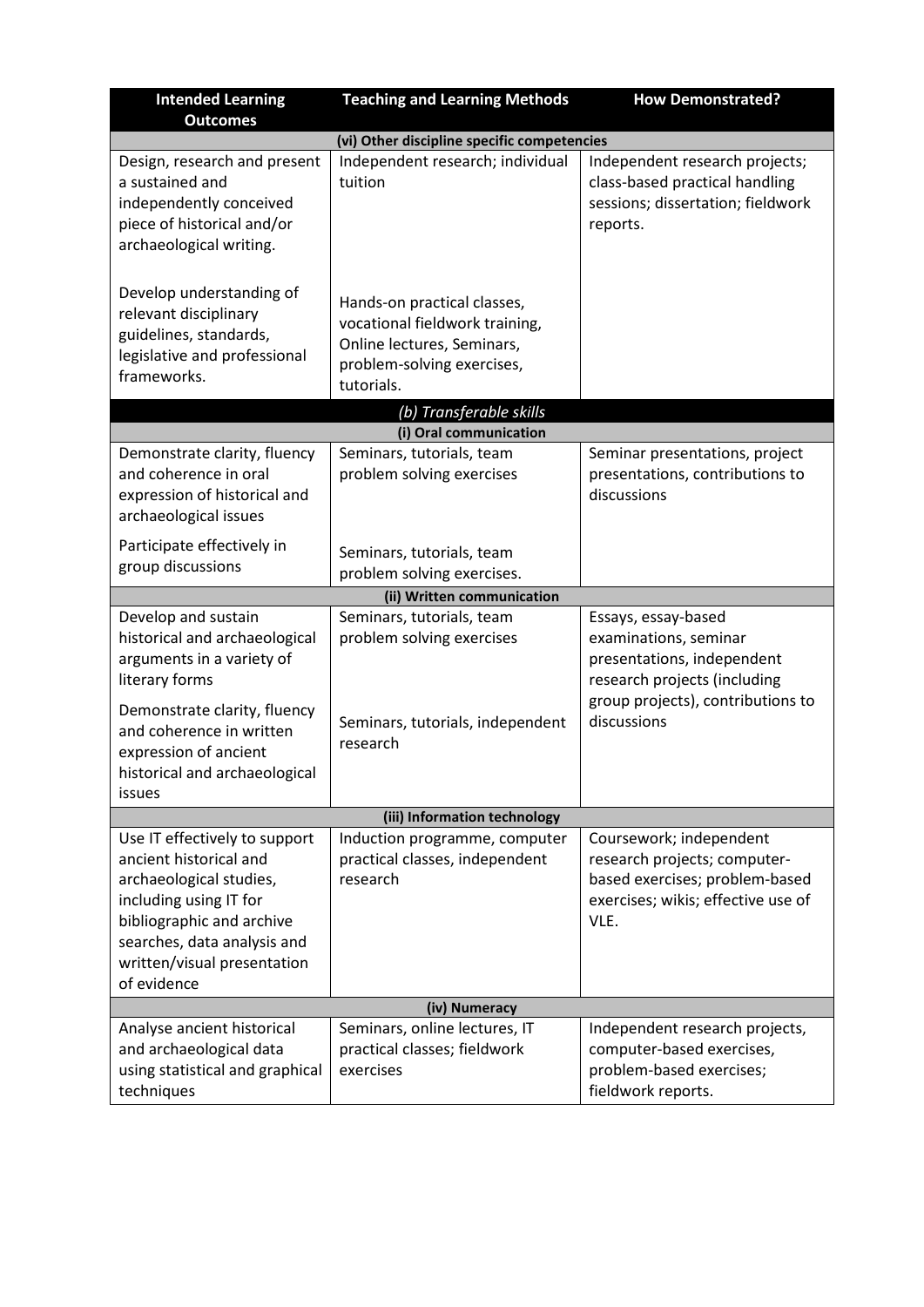| <b>Intended Learning</b><br><b>Outcomes</b>                                                                                                                            | <b>Teaching and Learning Methods</b>                                                                                                             | <b>How Demonstrated?</b>                                                                                                                               |  |  |  |  |  |
|------------------------------------------------------------------------------------------------------------------------------------------------------------------------|--------------------------------------------------------------------------------------------------------------------------------------------------|--------------------------------------------------------------------------------------------------------------------------------------------------------|--|--|--|--|--|
|                                                                                                                                                                        | (v) Team working                                                                                                                                 |                                                                                                                                                        |  |  |  |  |  |
| Be able to work<br>collaboratively to explore<br>historical and archaeological<br>issues and arguments and to<br>recognise the value of<br>working closely with others | Tutorials, seminars, team<br>problem-solving exercises, field<br>school, excavation training.                                                    | Seminar presentations,<br>contributions to discussions,<br>contributions to team problem<br>solving exercises, group project<br>and fieldwork reports. |  |  |  |  |  |
|                                                                                                                                                                        | (vi) Problem solving                                                                                                                             |                                                                                                                                                        |  |  |  |  |  |
| Address ancient historical<br>and archaeological problems<br>in depth using primary<br>source materials and<br>advanced secondary<br>literature                        | Tutorials, seminars, team<br>problem-solving projects and<br>exercises; field school and<br>excavation training                                  | Essays, independent research<br>projects, computer-based<br>exercises, problem-based<br>exercises, fieldwork project<br>reports                        |  |  |  |  |  |
|                                                                                                                                                                        | (vii) Information handling                                                                                                                       |                                                                                                                                                        |  |  |  |  |  |
| Gather and deploy evidence<br>and data to find, retrieve,<br>sort and exchange new<br>information                                                                      | Tutorials, seminars, directed<br>reading, independent research,<br>computer practical classes, team<br>problem solving projects and<br>exercises | Essays, independent research<br>projects, computer-based<br>exercises, problem-based<br>exercises                                                      |  |  |  |  |  |
|                                                                                                                                                                        | (viii) Skills for lifelong learning                                                                                                              |                                                                                                                                                        |  |  |  |  |  |
| Demonstrate intellectual<br>independence through the<br>setting of research tasks and<br>the solving of ancient<br>historical and archaeological<br>problems           | All of the above, particularly<br>independent research                                                                                           | All of the above, particularly the<br>dissertation and the second year<br>group project                                                                |  |  |  |  |  |
| Reflect upon own learning<br>and achievements and plan<br>for personal, educational<br>and career development                                                          | Tutorials, career development<br>programmes, resource based<br>learning, personal development<br>planning programme                              | Portfolio, curriculum vitae                                                                                                                            |  |  |  |  |  |

# **10. Progression points:**

This programme will follow the standard progression rules, as set out by Senate Regulation 5: regulations governing undergraduate programmes of study:

<http://www2.le.ac.uk/offices/sas2/regulations/documents/senatereg5-undergraduates>

In cases where a student has failed to meet a requirement to progress he or she will be required to withdraw from the course

# **11. Scheme of Assessment**

The programme complies with the standard scheme of award and classification set out in Senate [Regulation 5.](http://www2.le.ac.uk/offices/sas2/regulations/documents/senatereg5-undergraduates)

# **12. Special features:**

- The student learning experience is enhanced by a commitment to synergy between research and teaching.
- Students will undertake a fieldwork module in the first year and will undertake compulsory fieldwork in the second year as well as study visits to local sites of archaeological interest.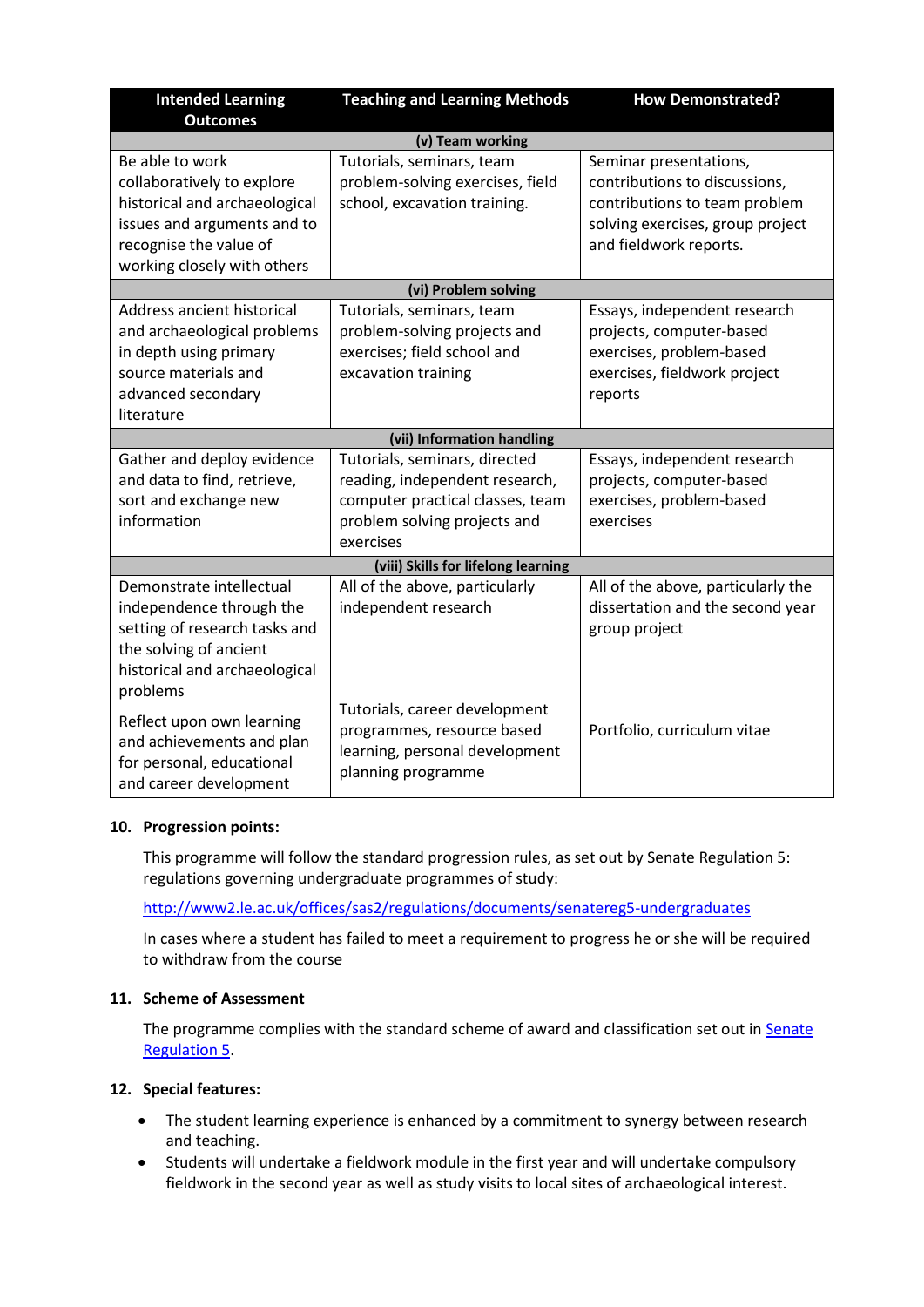- Students taking the BA have the option of a Year Abroad. The School participates in two exchange schemes: the first is based on a network of European universities (Erasmus scheme), the second involves links with Canadian and Australian Universities (Study Abroad Scheme).
- Students have the option of undertaking a Study Tour to Rome as an alternative to second year fieldwork.

#### **13. Indications of programme quality**

Our research is regularly classed as 'world-leading' or 'internationally excellent', placing us in the top half-dozen Ancient History and Archaeology departments in the UK. We deliver undergraduate and master's teaching to the highest standards with National Student Survey feedback indicating outstanding student satisfaction.

Graduates of this degree programme take postgraduate taught courses and pursue research degrees at Leicester and many other universities. Many take Master's courses at Leicester or elsewhere; many have entered teaching or archaeological careers; and many enter graduate employment soon after graduation.

## **14. External Examiner(s) reports**

The details of the External Examiner(s) for this programme and the most recent External Examiners' reports for this programme can be found [here.](https://exampapers.le.ac.uk/xmlui/)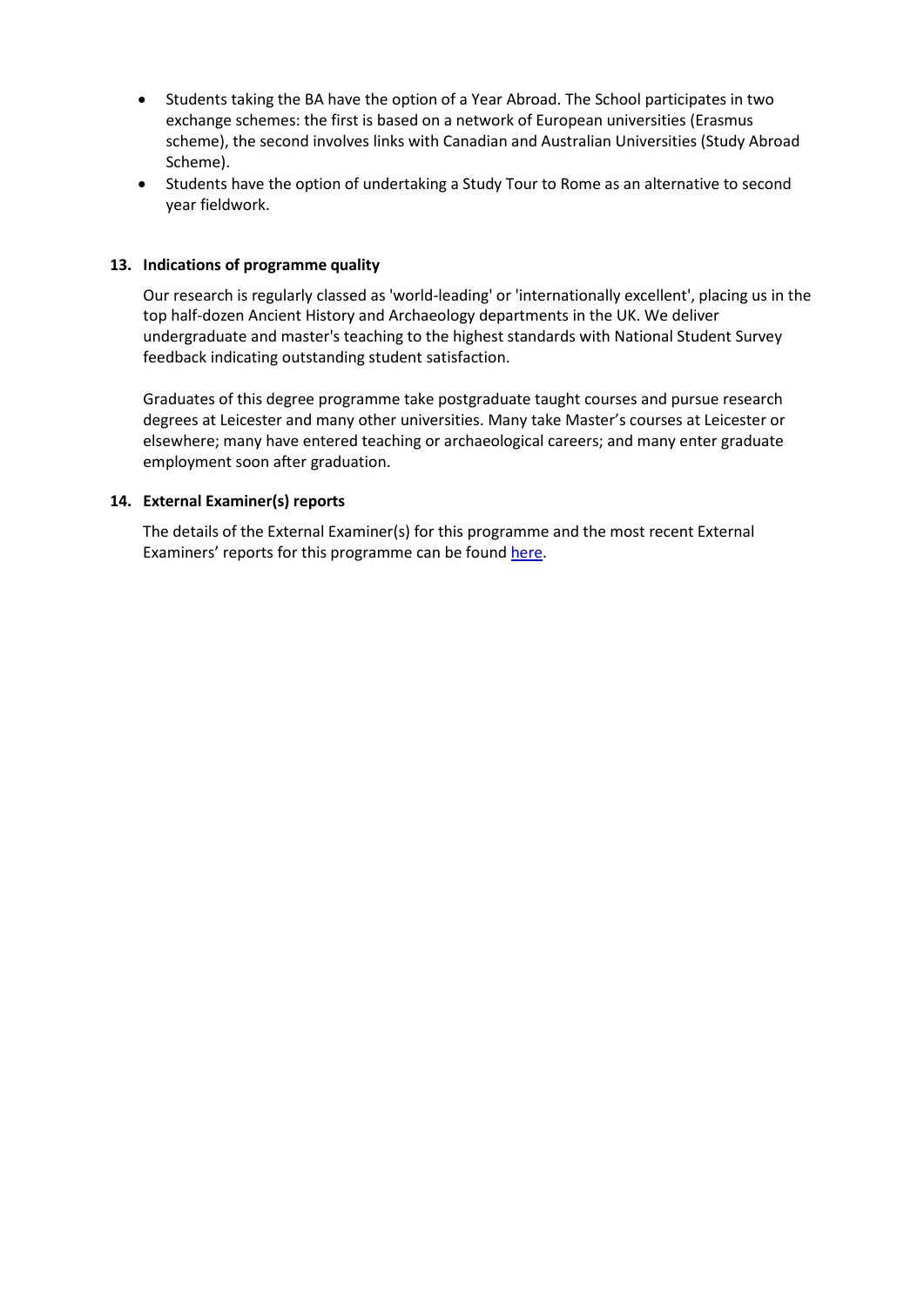# **BA ANCIENT HISTORY AND ARCHAEOLOGY**

During their degree course, Honours students are normally required to complete a total of **6** weeks of fieldwork (including the Level 1 Fieldschool) to the satisfaction of the School.

#### **FIRST YEAR MODULES**

|                     | <b>SEMESTER 1</b>                               |                                 |                |
|---------------------|-------------------------------------------------|---------------------------------|----------------|
| <b>Core Modules</b> |                                                 |                                 |                |
|                     |                                                 |                                 | <b>Credits</b> |
| AH1009              | Approaching Ancient Evidence (Roman)            |                                 | (15)           |
| AH1011              | Introduction to Roman History                   |                                 | (15)           |
| AR1004              | Introduction to World Archaeology BC            |                                 | (15)           |
| AR1007              | Archaeology: the Essentials                     |                                 | (15)           |
|                     |                                                 | <b>Semester</b><br><b>Total</b> | 60             |
|                     | <b>SEMESTER 2</b>                               |                                 |                |
| <b>Core Modules</b> |                                                 |                                 | <b>Credits</b> |
| AH1008              | Approaching Ancient Evidence (Greek)            |                                 | (15)           |
| AH1010              | Introduction to Greek History                   |                                 | (15)           |
| AR1005              | Introduction to World Archaeology AD            |                                 | (15)           |
| AR1013              | Debates in Contemporary Archaeological Research |                                 | (15)           |
|                     |                                                 | <b>Semester</b><br><b>Total</b> | 60             |

## **SECOND YEAR MODULES**

#### **SEMESTER 1**

| <b>Core Modules</b>     |                                                    | <b>Credits</b> |
|-------------------------|----------------------------------------------------|----------------|
| AH2012                  | Sources, Methods and Theory for Ancient History    | (15)           |
| AR2044                  | Fieldwork I                                        | (15)           |
| <b>Optional Modules</b> |                                                    |                |
|                         | 15 credits of approved Ancient History options AND |                |

|        | 15 credits or approved Aricicrit History options AND<br>15 credits of approved Archaeology options: | 30   |
|--------|-----------------------------------------------------------------------------------------------------|------|
| AH2022 | <b>Classical and Hellenistic Greek States</b>                                                       | (15) |
| AH2037 | The Ancient Near East                                                                               | (15) |
| AH2041 | Roman Religion                                                                                      | (15) |
| AH2046 | <b>Political Animals</b>                                                                            | (15) |
| AR2008 | <b>Environmental Archaeology</b>                                                                    | (15) |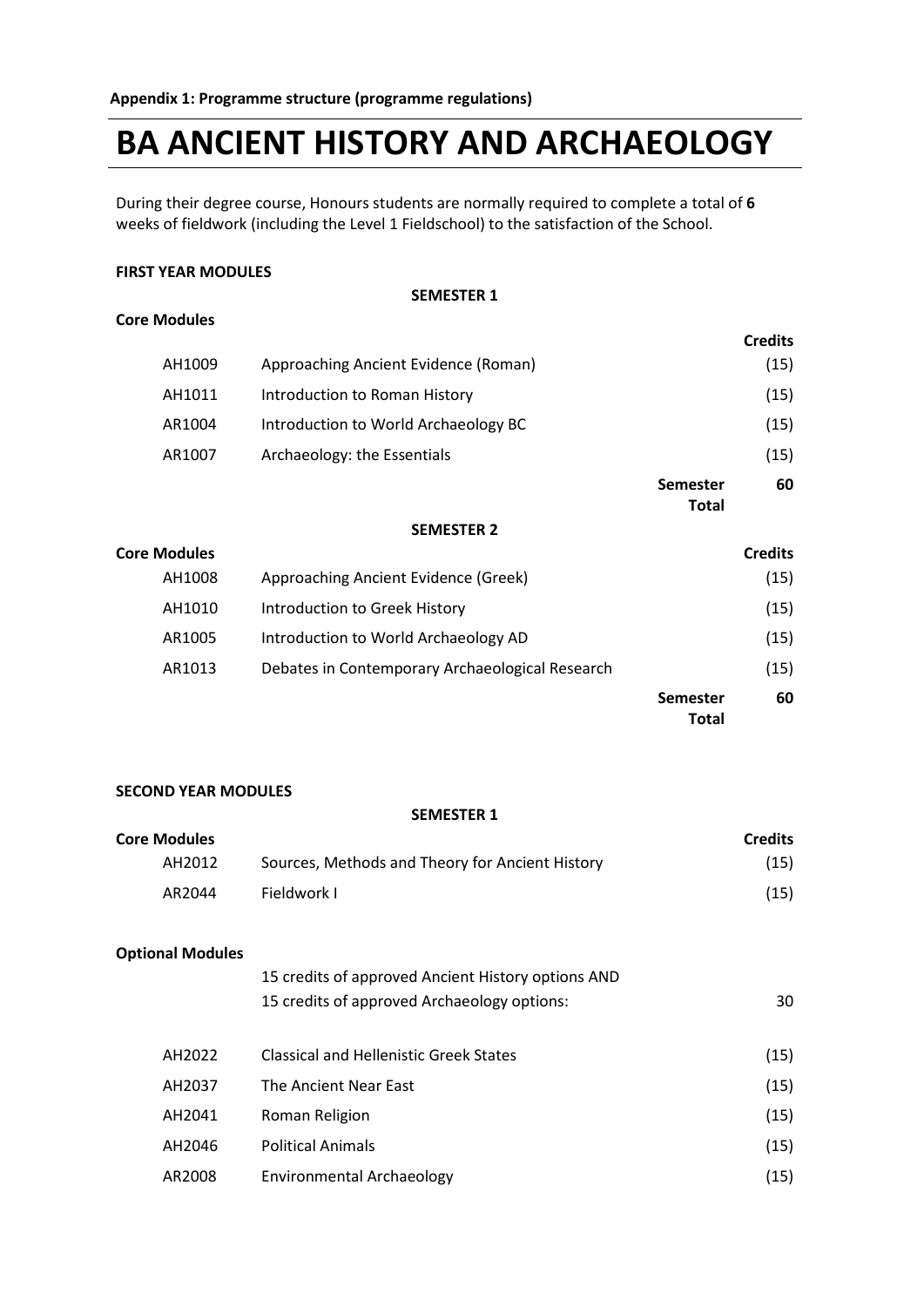|                         |                                                                                                   | <b>Semester</b><br><b>Total</b> | 60             |
|-------------------------|---------------------------------------------------------------------------------------------------|---------------------------------|----------------|
| AR2043                  | The Medieval Mediterranean World                                                                  |                                 | (15)           |
| AR2036                  | <b>Heritage Skills</b>                                                                            |                                 | (15)           |
| AR2028                  | Archaeological Survey & Geomatics                                                                 |                                 | (15)           |
| AR2031                  | <b>Artefact Analysis</b>                                                                          |                                 | (15)           |
| AH2044                  | Greek History in 40 Lives                                                                         |                                 | (15)           |
| AH2023                  | The Roman Principate                                                                              |                                 | (15)           |
| AH2027                  | The Latin World: Ancient, Medieval and Modern                                                     |                                 | (15)           |
|                         | 30 credits of approved Ancient History options AND<br>15 credits of approved Archaeology options: |                                 | 45             |
| <b>Optional Modules</b> |                                                                                                   |                                 |                |
| AR2029                  | Theory and Archaeology                                                                            |                                 | (15)           |
| <b>Core Modules</b>     |                                                                                                   |                                 | <b>Credits</b> |
|                         | <b>SEMESTER 2</b>                                                                                 |                                 |                |
|                         |                                                                                                   | <b>Semester</b><br><b>Total</b> | 60             |
| AR2034                  | Living in Towns: Medieval and Post-Medieval Archaeology                                           |                                 | (15)           |
| AR2046                  | Archaeology of the Roman Empire                                                                   |                                 | (15)           |
| AR2032                  | The Archaeology of Prehistory                                                                     |                                 | (15)           |

## **THIRD YEAR MODULES**

| <b>Core Modules</b>     |                                                                         | <b>Credits</b> |
|-------------------------|-------------------------------------------------------------------------|----------------|
| AR3044                  | Fieldwork II                                                            | (15)           |
| AR3059                  | Dissertation I                                                          | (15)           |
| <b>Optional Modules</b> |                                                                         |                |
|                         | 30 credits of approved options in Ancient History and/or<br>Archaeology |                |
| AH3060                  | Households and Domesticity in the Roman World                           | (15)           |
| AH3079                  | Textiles, Dress and Identity in the Roman World                         | (15)           |
| AH3082                  | <b>Great Greek Monuments</b>                                            | (15)           |
| AR3012                  | <b>Early Christian Europe</b>                                           | (15)           |
| AR3054                  | Warfare and Violence in Antiquity                                       | (15)           |
| AR3017                  | Archaeozoology                                                          | (30)           |
| AR3088                  | Archaeology of Islamic Societies                                        | (15)           |
| AR3090                  | South Asian Archaeology and Heritage                                    | (15)           |

**SEMESTER 1**

**Semester Total 60**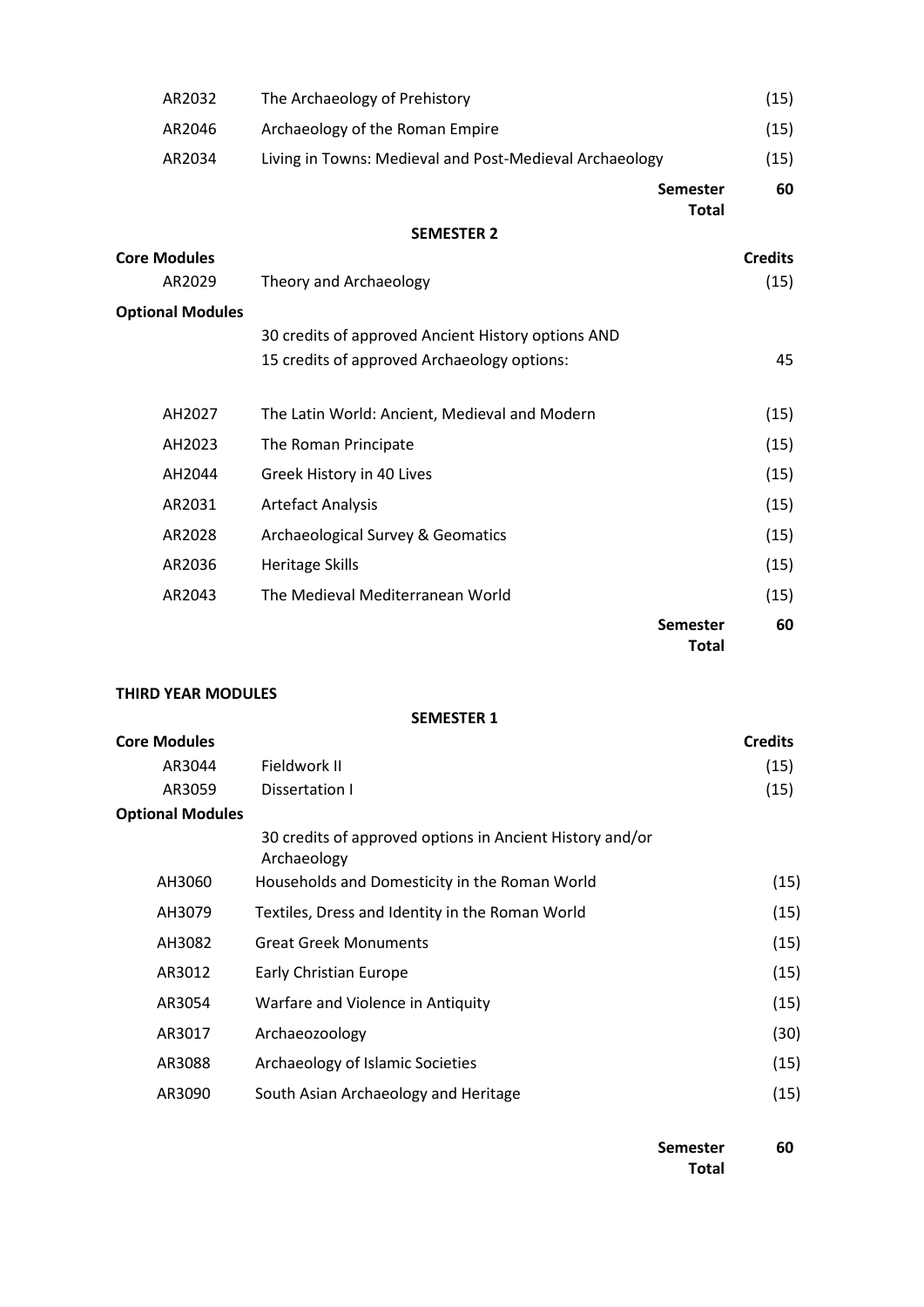**SEMESTER 2**

| <b>Core Modules</b>     |                                                                                             | <b>Credits</b> |
|-------------------------|---------------------------------------------------------------------------------------------|----------------|
| AR3060                  | Dissertation II                                                                             | (30)           |
| <b>Optional Modules</b> |                                                                                             |                |
|                         | 30 credits of approved options in Ancient History and/or<br>Archaeology                     | 30             |
| AH3015                  | Sparta                                                                                      | (15)           |
| AH3080                  | The Roman Labyrinth: Crete Under the Emperors                                               | (15)           |
| AH3062                  | <b>Greek and Roman Art</b>                                                                  | (15)           |
| AH3081                  | Fall of the Roman Republic                                                                  | (15)           |
| AR3070                  | Archaeology/Ancient History in Education                                                    | (15)           |
| AR3085                  | The Archaeology of Colonialism in the Americas                                              | (15)           |
| AR3089                  | Material transformations: difference and power in prehistoric<br><b>Britain and Ireland</b> | (15)           |
| AR3087                  | <b>Plants and People</b>                                                                    | (15)           |
|                         | <b>Semester</b>                                                                             | 60             |

#### **BA ANCIENT HISTORY AND ARCHAEOLOGY WITH A YEAR ABROAD**

The above four-year degree is also available. Students may only enter the four-year variant of the relevant three-year programme on the recommendation of the exchange programme coordinators and by transferring at the end of the first year. Transfer is conditional on successful completion of first-year modules. The programme structure is as for first, second and final year modules for the three-year programme (above). The third year is spent abroad at an approved partner institution.'

**Total**

#### **FIRST, SECOND AND FOURTH YEAR MODULES**

The regulations for first, second and final year modules are as for the three-year programme (above).

#### **THIRD YEAR MODULES**

Year abroad spent in the European Union (Erasmus Programme): in this year students join an approved partner university in the European Union. An equivalent range of courses to 120 Leicester credits is approved and followed and assessed by the host department. This normally includes a language module. The programme is assessed as a Four Year Programme with a year out, with the year abroad treated as the 'year out'. The year out does not count towards the final classification, but a student must pass all modules taken during the year abroad to proceed to the final year of the programme. The second and fourth years are used in determining the degree class, according to the standard scheme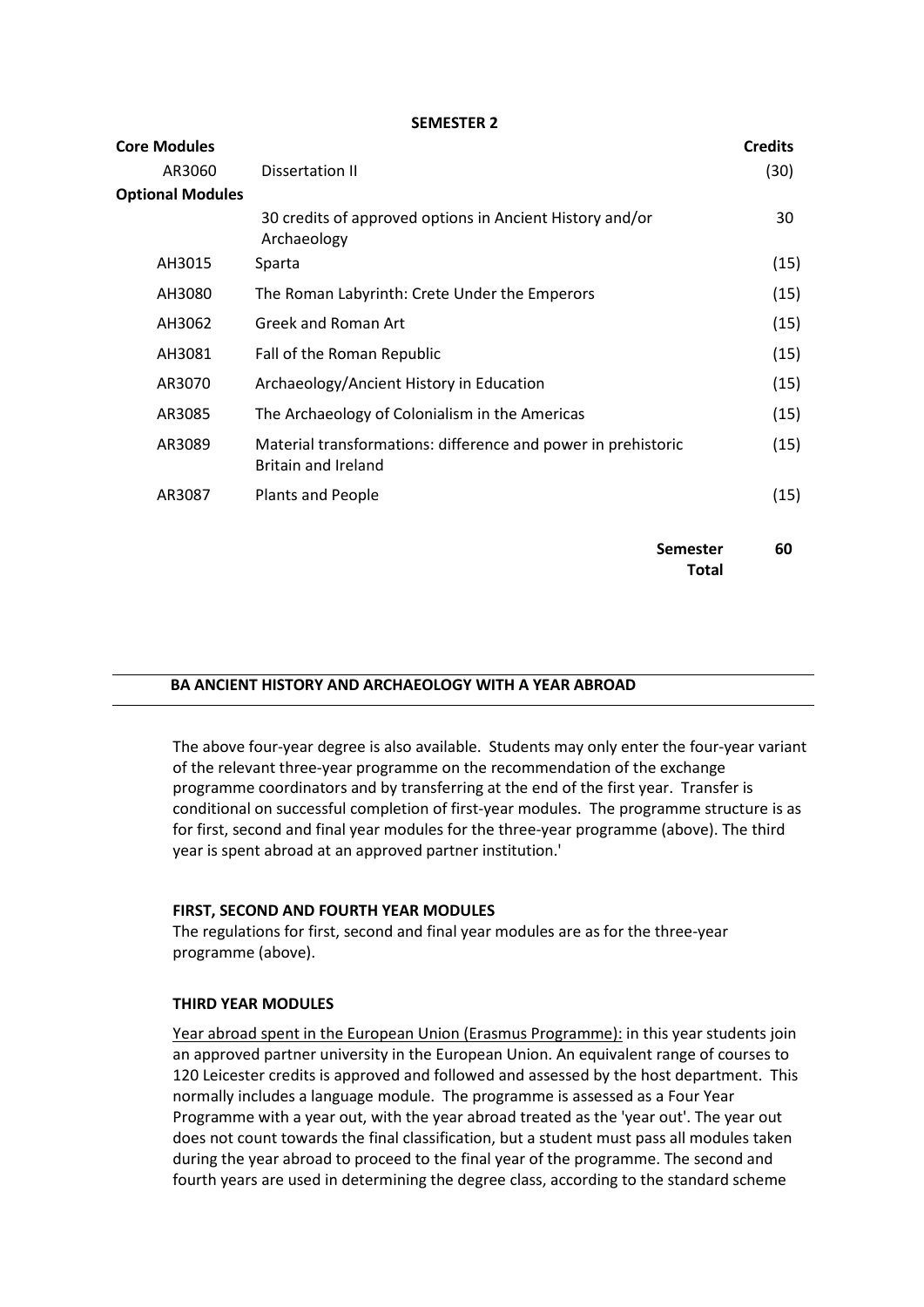for three-year programmes.

Year abroad spent in North America or Australia (Study Abroad Programme): in this year students join the partner university at Calgary (Canada) or Adelaide (Australia); an equivalent range of courses to 120 Leicester credits is approved and followed and assessed by the host department. The programme is assessed as a Four Year Programme with a year out, with the year abroad treated as the 'year out'. The year out does not count towards the final classification, but a student must pass all modules taken during the year abroad to proceed to the final year of the programme. The second and fourth years are used in determining the degree class, according to the standard scheme for three-year programmes.

#### **Appendix 2: Module specifications**

See module specification database <http://www.le.ac.uk/sas/courses/documentation>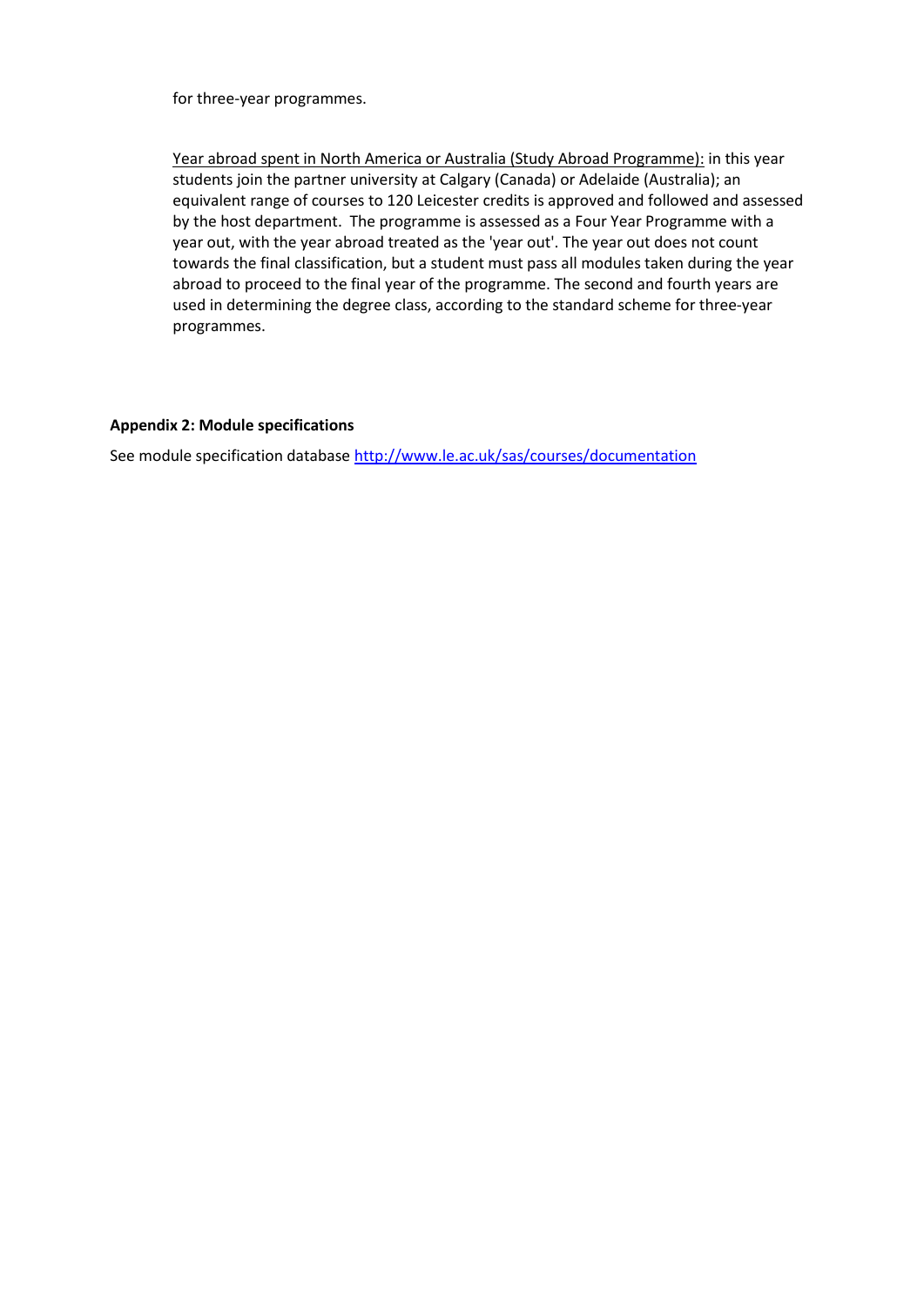# **Appendix 3: Skills matrix**

| Programme specification appendix 3                                                                                                |                                                 |                                          |                                          |                                                        |                    |                             |                                 |                            |                       |              |                       |                       |
|-----------------------------------------------------------------------------------------------------------------------------------|-------------------------------------------------|------------------------------------------|------------------------------------------|--------------------------------------------------------|--------------------|-----------------------------|---------------------------------|----------------------------|-----------------------|--------------|-----------------------|-----------------------|
| Skills matrix: BA Ancient History & Archaeology VV41                                                                              |                                                 |                                          |                                          |                                                        |                    |                             |                                 |                            |                       |              |                       |                       |
| Date amended: 2019                                                                                                                |                                                 |                                          |                                          |                                                        |                    |                             |                                 |                            |                       |              |                       |                       |
| Programme learning outcomes                                                                                                       | world archaeology<br>Introduction to<br>AR1004- | Archaeology: the<br>essentials<br>AR1007 | AH1008-9 Language<br>tools: Greek/ Latin | Introduction to<br>Greek/Roman<br>AH1010-11<br>history | AR1011 Fieldschool | AH2012 Sources &<br>methods | AR2029 Theory in<br>Archaeology | $\sim$<br>AR options level | 2<br>AH options level | Dissertation | ω<br>AR options level | ω<br>AH options level |
| $(a)$ Discipline specific knowledge and competencies                                                                              |                                                 |                                          |                                          |                                                        |                    |                             |                                 |                            |                       |              |                       |                       |
| (vi) Other discipline specific competencies                                                                                       |                                                 |                                          |                                          |                                                        |                    |                             |                                 |                            |                       |              |                       |                       |
| Design, research and present a sustained and independently conceived piece of ancient<br>historical and/or archaeological writing |                                                 |                                          |                                          |                                                        |                    |                             |                                 |                            |                       | ΙX           |                       |                       |
| (b) Transferable skills                                                                                                           |                                                 |                                          |                                          |                                                        |                    |                             |                                 |                            |                       |              |                       |                       |
| (i) Oral communication                                                                                                            |                                                 |                                          |                                          |                                                        |                    |                             |                                 |                            |                       |              |                       |                       |
| Demonstrate clarity, fluency and coherence in oral expression of ancient<br>historical/archaeological issues                      |                                                 |                                          |                                          |                                                        |                    |                             |                                 | x                          |                       |              |                       |                       |
| Participate effectively in group discussions                                                                                      | x                                               | x                                        | x                                        | x                                                      | x                  | x                           | X                               | x                          | x                     |              | x                     |                       |
| (ii) Written communication                                                                                                        |                                                 |                                          |                                          |                                                        |                    |                             |                                 |                            |                       |              |                       |                       |
| Develop and sustain ancient historical/archaeological arguments in a variety of literary<br>forms                                 | x                                               | X                                        |                                          | x                                                      | x                  |                             |                                 |                            |                       | ΙX           |                       |                       |
| Demonstrate clarity, fluency and coherence in written expression of ancient<br>historical/archaeological issues                   | Ιx                                              | x                                        | x                                        | x                                                      | x                  |                             | x                               | x                          | x                     | X            | X                     |                       |
| (iii) Information technology                                                                                                      |                                                 |                                          |                                          |                                                        |                    |                             |                                 |                            |                       |              |                       |                       |